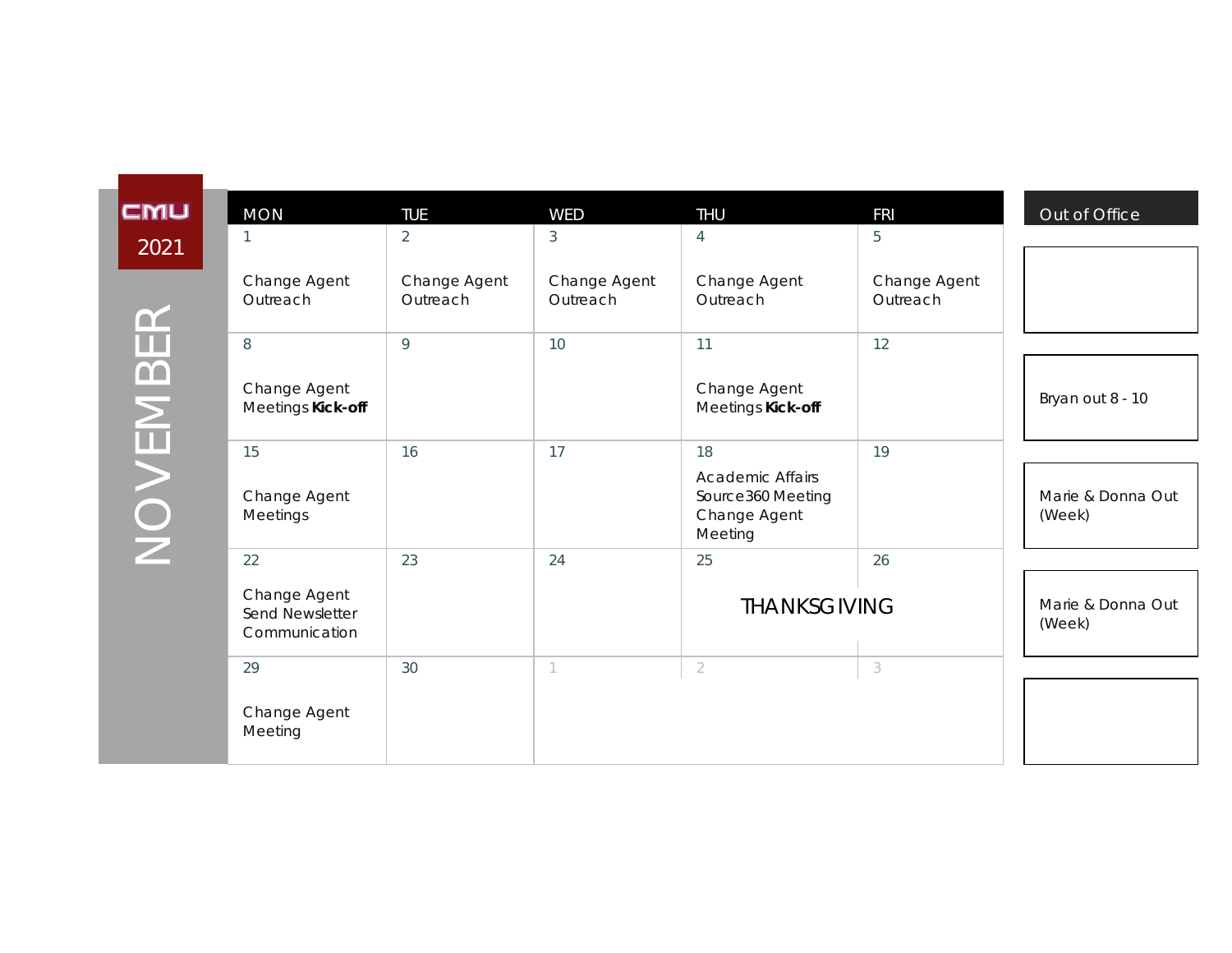| <b>MON</b><br>29                                                    | <b>TUE</b><br>30   | <b>WED</b><br>$\mathbf{1}$ | <b>THU</b><br>$\overline{2}$          | <b>FRI</b><br>$\mathfrak{Z}$ | Out of Office                |
|---------------------------------------------------------------------|--------------------|----------------------------|---------------------------------------|------------------------------|------------------------------|
|                                                                     |                    |                            |                                       |                              |                              |
|                                                                     |                    |                            |                                       |                              |                              |
| 6                                                                   | $\overline{7}$     | 8                          | 9                                     | 10                           |                              |
| Change Agent<br>Workshop                                            |                    |                            | Change Agent<br>Workshop<br>tentative |                              |                              |
| 13                                                                  | 14                 | 15                         | 16                                    | 17                           |                              |
| Change Agent<br>Workshop                                            | <b>FINALS WEEK</b> |                            | Change Agent<br>Workshop<br>tentative |                              |                              |
| 20                                                                  | 21                 | 22                         | 23                                    | 24                           |                              |
| Change Agent<br>Meetings to<br>discuss JANUARY<br><b>Next Steps</b> |                    |                            | Possible Early Release                | CMU Off                      | Donovan out 12/22 -<br>01/03 |
| 27                                                                  | 28                 | 29                         | 30                                    | 31                           |                              |
|                                                                     |                    |                            |                                       |                              |                              |
| 3                                                                   | $\overline{4}$     |                            |                                       |                              |                              |
|                                                                     |                    | <b>NOTES:</b>              |                                       |                              |                              |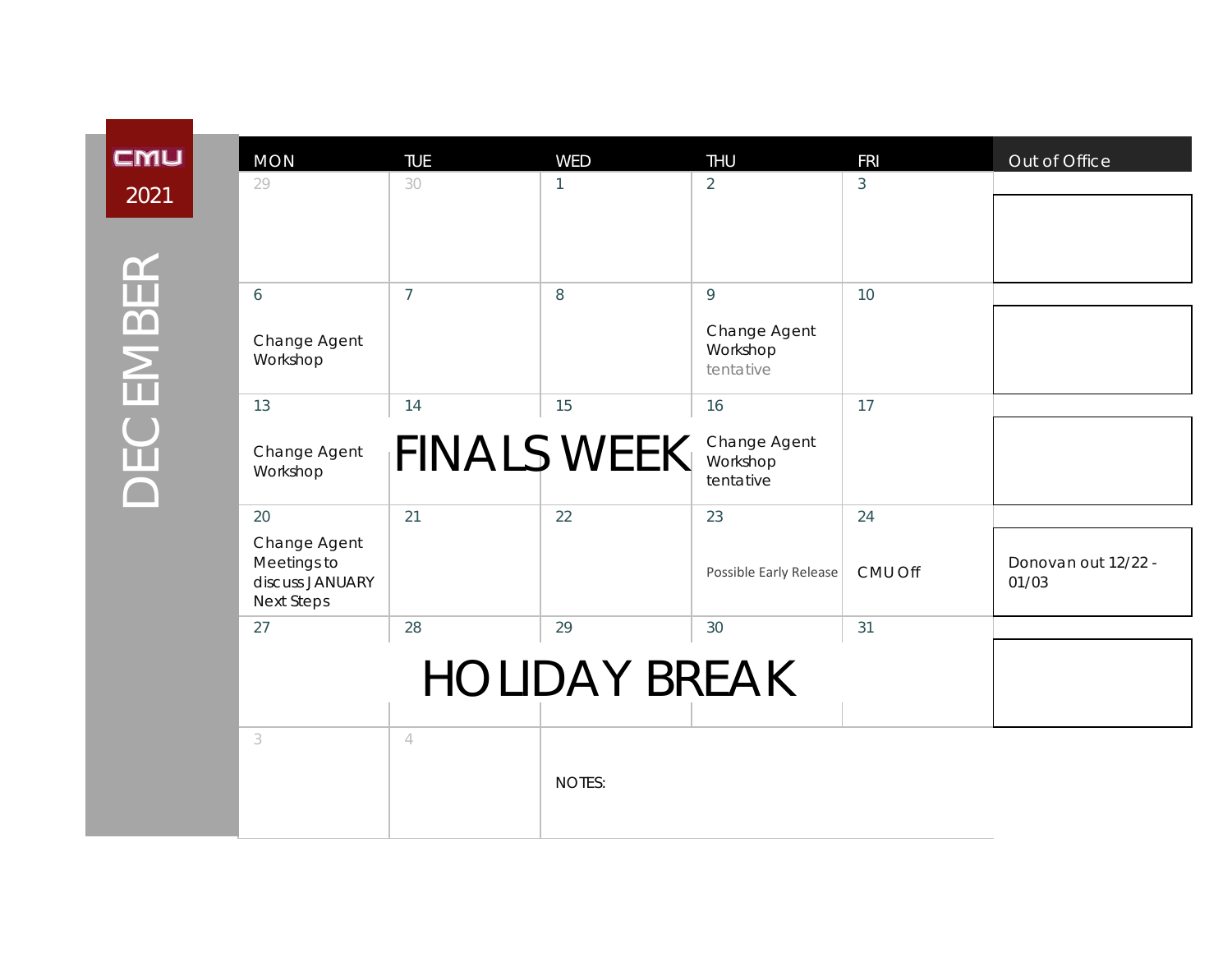## **CMU** 2022

| <b>MON</b>               | TUE                                                | <b>WED</b>                                              | THU             | <b>FRI</b>     |
|--------------------------|----------------------------------------------------|---------------------------------------------------------|-----------------|----------------|
| 27                       | 28                                                 | 29                                                      | 30              | 31             |
| $\mathfrak{Z}$           | $\overline{4}$                                     | 5                                                       | $\ddot{\theta}$ | $\overline{7}$ |
| J Term Start             | Suzanne's Team<br>Returns from<br><b>Break</b>     | <b>Go-live PPS</b><br>central office &<br>Change Agents |                 |                |
| 10                       | 11                                                 | 12                                                      | 13              | 14             |
| Change Agent<br>training |                                                    |                                                         |                 |                |
| 17                       | 18                                                 | 19                                                      | 20              | 21             |
| Change Agent<br>Training | (Tenative)<br><b>Faculty Returns</b><br>from Break |                                                         |                 | J Term End     |
| 24                       | 25                                                 | 26                                                      | 27              | 28             |
| <b>Classes Start</b>     |                                                    |                                                         |                 |                |
| 31                       | $\left\lceil \right\rceil$                         |                                                         |                 |                |
|                          |                                                    | <b>NOTES:</b>                                           |                 |                |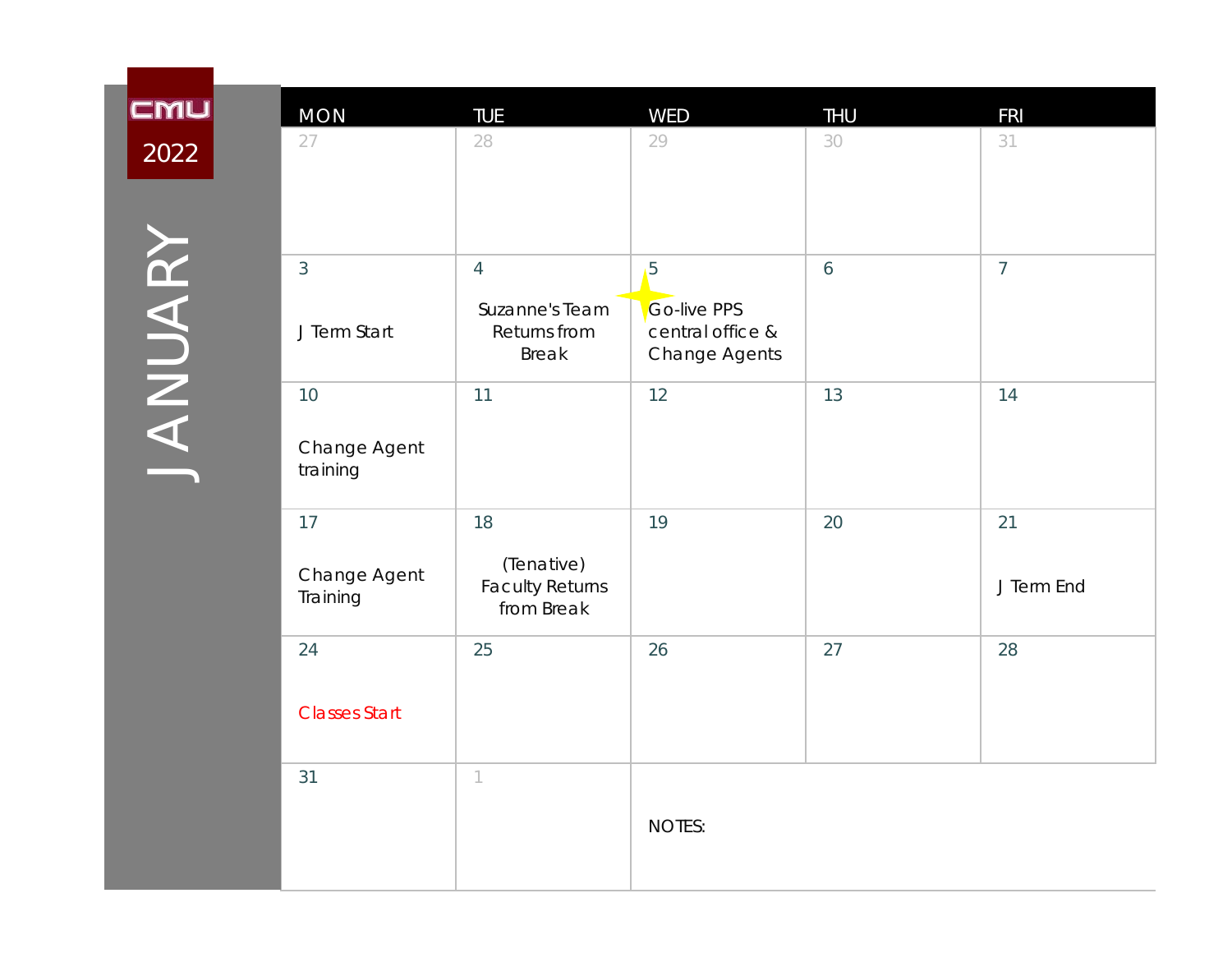| CMU      | <b>MON</b>     | <b>TUE</b>                       | WED            | <b>THU</b>                | <b>FRI</b>     |
|----------|----------------|----------------------------------|----------------|---------------------------|----------------|
| 2022     | 31             | $\mathbf{1}$                     | $\overline{2}$ | $\mathfrak{Z}$            | $\overline{4}$ |
|          |                |                                  |                |                           |                |
|          |                |                                  |                |                           |                |
|          | $\overline{7}$ | 8                                | 9              | $10$                      | 11             |
| FEBRUARY |                | <b>Go-live Early</b><br>Adopters |                |                           |                |
|          | 14             | 15                               | 16             | 17                        | 18             |
|          |                |                                  |                |                           |                |
|          |                |                                  |                |                           |                |
|          | 21             | 22                               | 23             | 24                        | 25             |
|          |                |                                  |                |                           |                |
|          |                |                                  |                |                           |                |
|          | 28             | $\mathbbm{1}$                    | $\overline{2}$ | $\ensuremath{\mathsf{3}}$ | $\overline{4}$ |
|          |                |                                  |                |                           |                |
|          |                |                                  |                |                           |                |
|          | $\overline{7}$ | $\,$ $\,$                        |                |                           |                |
|          |                |                                  | NOTES:         |                           |                |
|          |                |                                  |                |                           |                |
|          |                |                                  |                |                           |                |